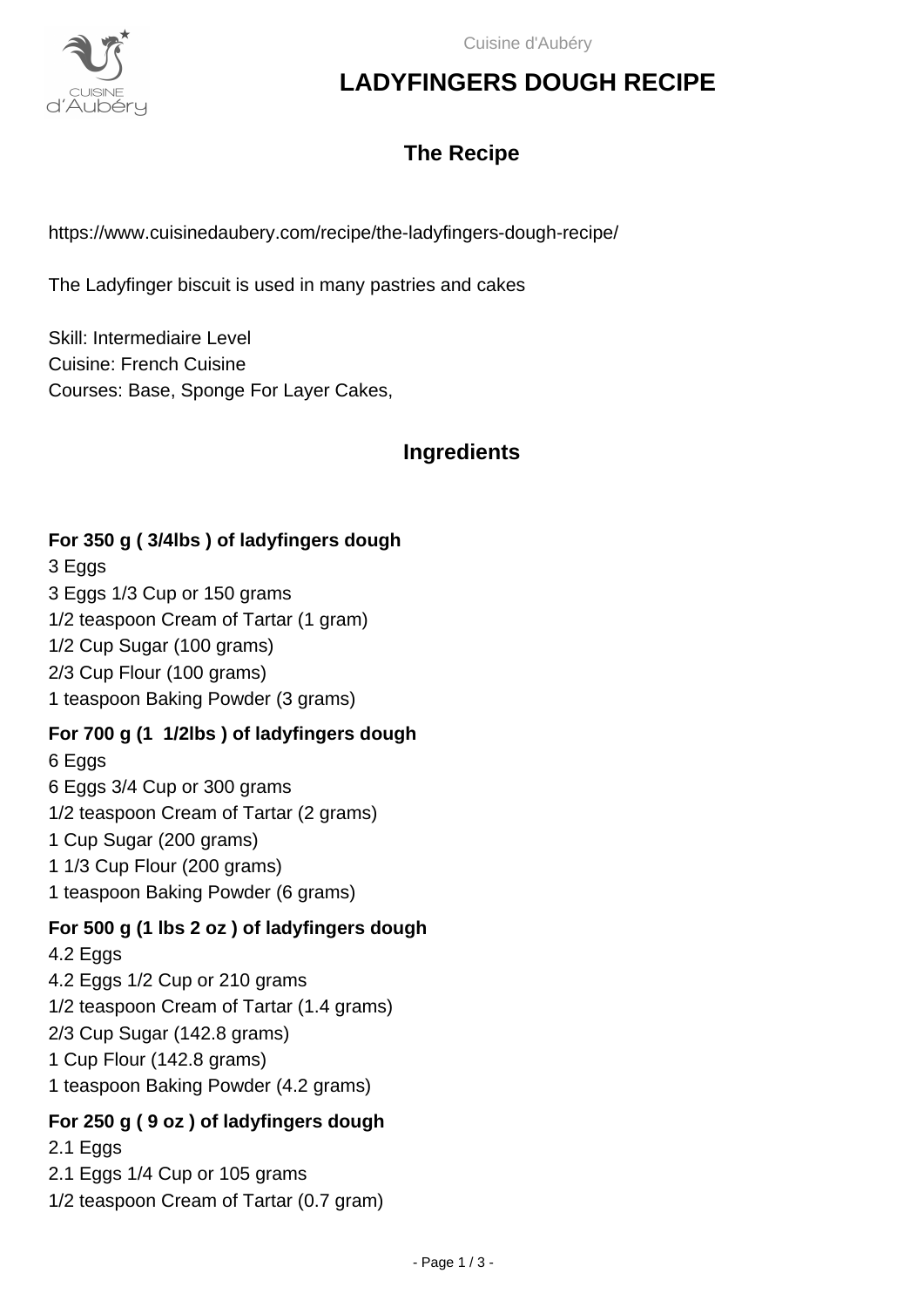

## **LADYFINGERS DOUGH RECIPE**

1/3 Cup Sugar (71.4 grams) 1/2 Cup Flour (71.4 grams) 1/2 teaspoon Baking Powder (2.1 grams)

#### **Steps**

- 1. Separate the Eggs (3) and place in the mixing bowl, then wait 30 minutes for them to warm up
- 2. Add in the Cream of Tartar (1/2 teaspoon or 1 g)

#### **Beating the whites**

- 3. Whisk the Egg Whites to soft peak for 5 minutes on Medium Speed
- 4. The Medium Speed is important. One mistake you want to avoid is to beat the whites on Maximum Speed from the start
- 5. After 5 minutes, add half of the Sugar (4 Tablespoons or 50 g)
- 6. After 5 minutes, add the remaining of the Sugar (4 Tablespoons or 50 g)
- 7. Beat a few minutes until whites are fully whipped and firm
- 8. You may also add Meringue Powder and beat for a few minutes
- 9. Add in and whip the 3 Egg Yolks

10. Sift the Flour (2/3 Cup or 100 g) and Baking Powder (1 teaspoon or 3 g) together over the mixing bowl containing the egg whites

- 11. Gently fold the mixture with a hand whisk
- 12. Incorporate a first half with a whisk, but do to whisk ! Use it to fold simply and gently
- 13. Add a second half, and gently fold the mixture with a rubber spatula
- 14. This is the final texture. You may see a few lumps, which is fine.
- 15. Fill a Pastry Bag with the mixture
- 16. The pastry tip size depends on what you are trying to do

Push and squeeze the Pastry Bag inside the tip firmly to avoid the batter to go out the Pastry Bag while you are transferring your batter

17. The Pastry Bag is the best tool to line up the dough before baking. However in some cases, you may pour the dough and use a long spatula to spread it, simply

#### **Circles**

18. You may want to pipe out in circles, on a baking sheet lined with parchment paper or a silicon mat

#### **"Glued" Lady fingers for a cake**

- 19. You may want to pipe out ladyfingers as well
- 20. Leave some space between the ladyfingers

#### **Individual Lady fingers**

21. For individual lady fingers, I use a special mold called "silform"

La Bovida